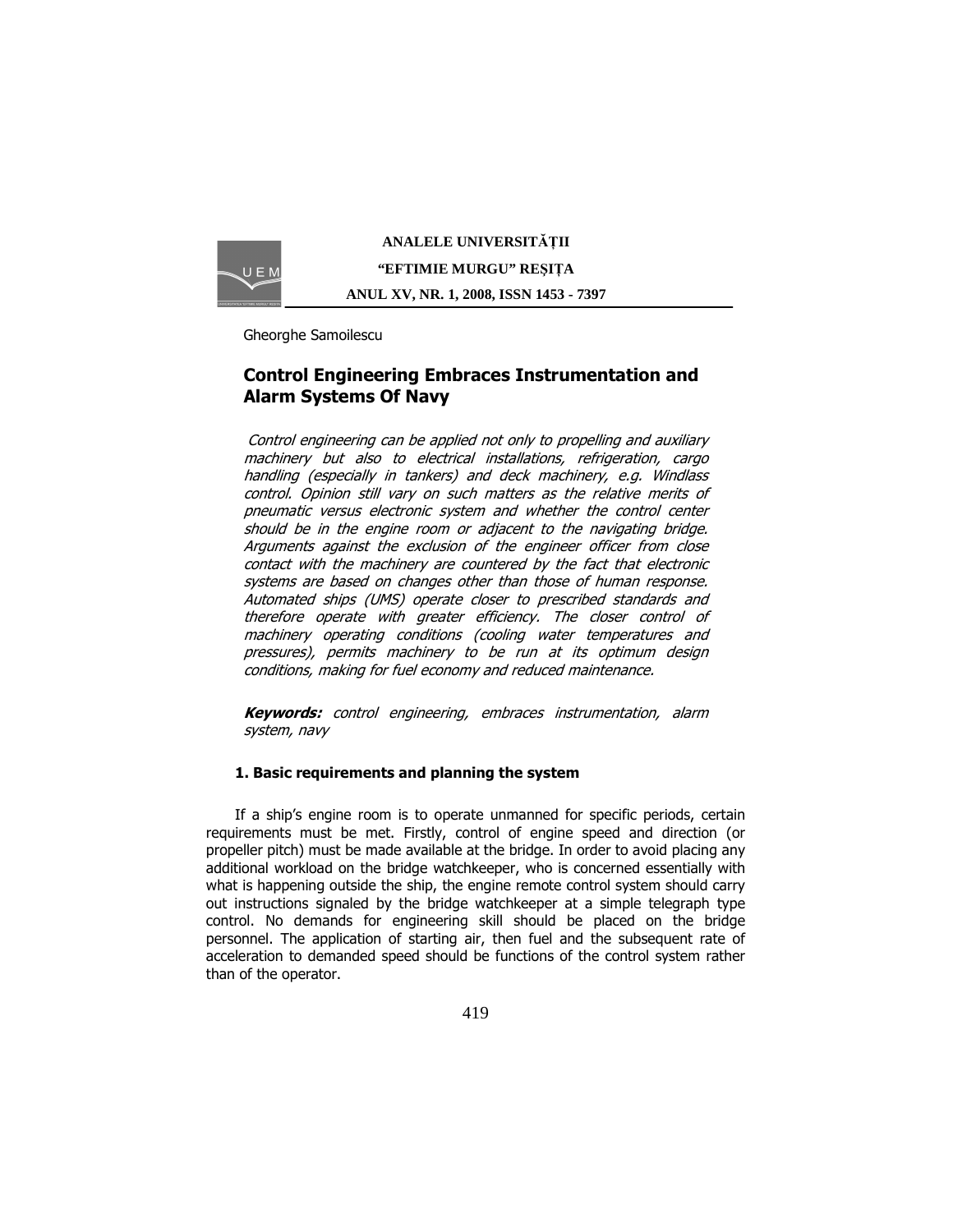Having removed the need for engineers to respond to possible telegraph orders at any time, the next important step is to provide automatic control of main engine services such as cooling water, lubricating oil, fuel and air systems. These functions are carried out by means of automatic controllers and control valves, which maintain system pressures, temperatures etc. at predetermined values despite load changes. The response rate, stability and accuracy of these control loops are dependent not only on the quality of the components but more important, on the matching of the dynamic characteristics of the control system to the requirements of the particular service.

 The third requirement for unattended machinery operation is the provision of an alarm system to monitor all the important operating conditions. These include temperatures and pressures of the fuel, air, lubrication and cooling systems for the main engines and generators, tank level alarms and many others such as bearing temperatures of equipment capable of carrying out these tasks, and some typical systems will be described later

 The most important feature of an unattended machinery complex is the fire alarm system, in which sensors are placed around the engine room and associated spaces in order to detect combustion at the earliest practicable time

 Finally, it is necessary to provide for the continuity of electrical power for essential services in the event of failure of the duty generating equipment. In its simplest form, this may be limited to starting the emergency generator to provide power for essential lighting, but other services such as steering motors, machinery and fire alarm systems may also be provided with emergency power

 These are the five keystones of an automated machinery space, upon which all classification societies agree-remote engine control, automatic control of engine room services, a machinery alarm system, and fire alarm system and emergency electrical power.

Planning of the automation system, by which is meant the total complex of remote and automatic controls and plant instrumentation must take account of several basic parameters:the intended service of the ship, the intended manning arrangements, the type of propelling machinery, ship maintenance policy, classification society and notation required, ship resale value.

The above list of "design inputs" is by no means complete, but represents the major factors, which should influence the design of the automation system.

Experience has shown that where there has been some failure to achieve all that was expected it is largely due to lack of planning. Successful planning involves integrating and coordinating the system, as a whole and this cannot be achieved if sections are in different hands. Haphazard methods by independent concerns have resulted in conflicting and unworkable systems. For example, sensors have been used at the instigation of one interested party and without consultation with, for example, the supplier of the computer or the data-logger only to find later that the output is incompatible.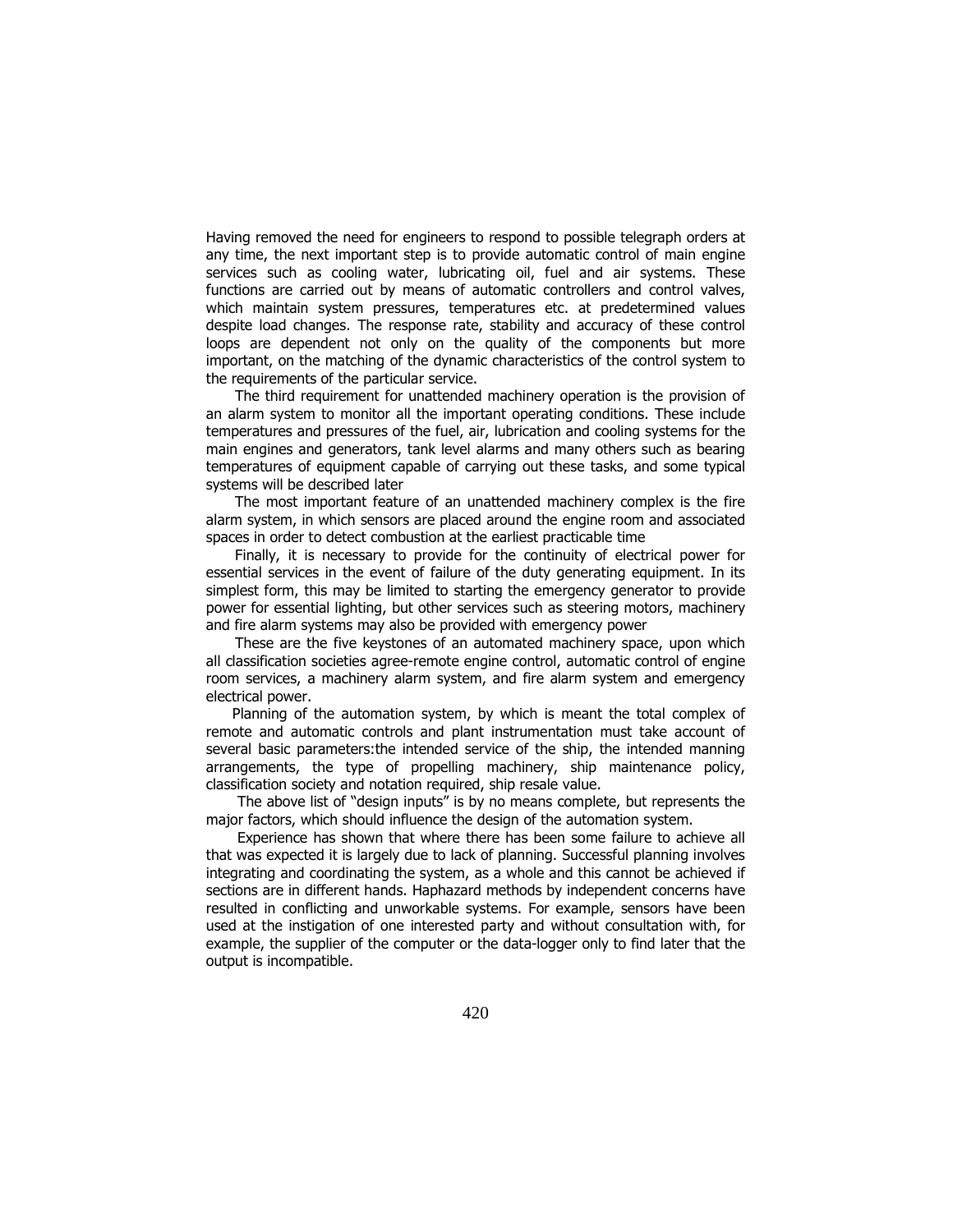It is also essential the control engineer should have practical knowledge and experience of the plant to be controlled and that the plant supplier should concur regarding facilities for accommodating and positioning the sensors.

A procedure, which has been advocated for ensuring success, is that the shipowner should, at the outset, state in broad terms what he requires. The shipbuilder should then prepare an outline specification to meet the owner's requirements and from this the control engineer can prepare a detailed specification. All three parties should then get together and agree the control specification. Hitherto there has been too little feedback information and experience from the ship but control engineers and ship-owners are now appreciating that this is important. If owners or builders have preferences for any particular make of component for any particular make of component; it is at the planning stage that agreement should be reached.

The owner will need to consider operational and economic issues to decide how far to go and what financial benefits he can expect from each section. For example, in a refrigerating plant, push-button starting from the control console may not be justified, as it is an infrequent operation, which can be performed manually, and so centralization can be confined to instrumentation and alarms. The essential factors for successful systems are: Reliability, Simplicity, Ease of operation and maintenance, Suitability for marine conditions, Facilities for servicing (especially in foreign ports).

 Marine conditions involve ambient temperatures, humidity, vibration and saline atmospheres but also the physical conditions inevitable during construction, installation and trials. These apply to all parts of the system-sensors, instruments, consoles, computers, etc. Paint spraying, asbestos lagging, welding, staging and dirty surroundings can play havoc. Fitters and erectors have no respect for such equipment and many sensors have served as a footstep.

Systems must embody "fail safe" features and this aspect must be studied analytically in the planning stage. All possible sources of failure and their consequences must be covered. For example, if a fuel injection system is such that a spring is balanced by fluid pressure acting on a piston then loss of fluid may result in full fuel admission to the engine and a dangerous condition exists. The arrangements must ensure that failure of the controlling medium will result in either the speed remaining constant or that is reduced.

Fail-safe principles can be interpreted in different ways, such as complete stoppage of an operation or reverting to some other (safe) state. In suitable cases it can mean "fail-as-set", i.e. continue as at the time of failure, sometimes referred to as "failed-as-is". This essential that an alarm be operated to direct attention to the failure.

A vital part of planning procedure is planning the pre-commissioning trials and calibration. This must be considered and agreed by the builder at an early stage so that he can include it in his overall program and delivery date and, when the time comes, provide the essential facilities.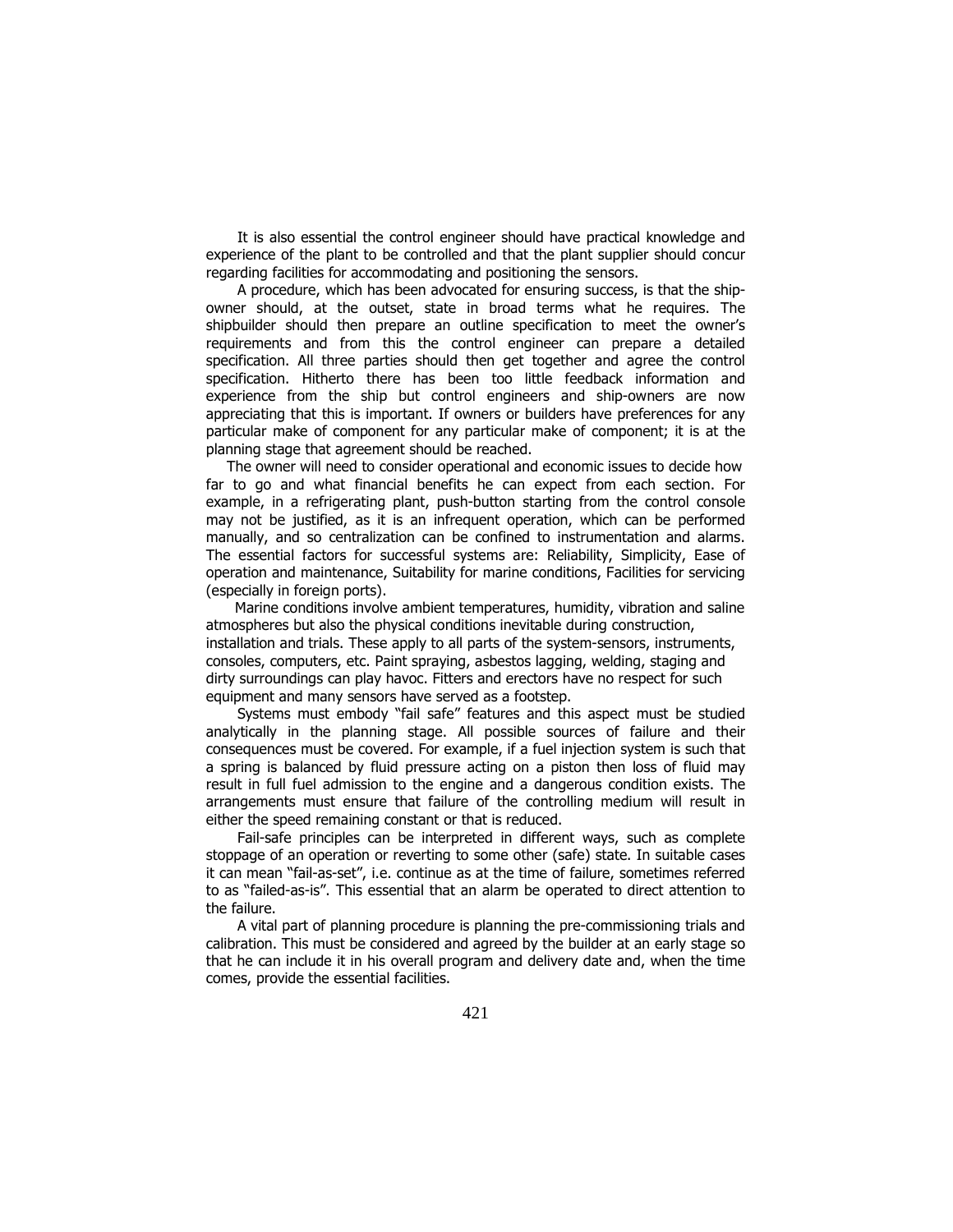It is not unusual for a comprehensive system to include 300-400 control points widely distributed and each requiring individual checking for operation and possibly calibration. This is time consuming and can only be done when installation is complete and ship's services are available. It cannot be postponed until after the sea trails. A detailed test program and timetable, agreed by the shipbuilder is therefore essential. Whit all systems there is an initial period of teething troubles and these must be tracked down as far as possible before the sea trials. This applies particularly to closed-loop systems.

Simulators can be provided in some cases, which make possible to test the entire electronic equipment by providing similar responses to those anticipated under service conditions. They can form part of the permanent installation so that, for example, prior to arrival in port, the navigating officer can himself simulate operation of the engine telegraph.

### 2. Control system

The simple control loop has three elements, the measuring element, the comparator element and the controlling element. The loop may be effected pneumatically, electronically or hydraulically. In some instances the control loop will be a hybrid system perhaps utilizing electronic sensors, a pneumatic relay system and hydraulic or electric valve actuators. Each system has its strengths and weaknesses:

Pneumatics- require a source of clean dry air-can freeze in low temperature, exposed conditions, but equipment is well proven and widely used. Most engineers naturally favor pneumatic control, as it is effective and relatively easy to maintain. Nevertheless electronic systems can be equally reliable and in fact become indispensable for sophisticated systems especially those incorporating computers and data loggers. Pneumatic systems can give a speed of response sufficient for marine applications and have been used for example for fuel and lubricating -oil temperature recording, boiler control and in numerous other directions.

Electronics - good response speeds with little or no transmission losses over long distances, easily integrated with data logging system, require being intrinsically safe in hazardous zones. Advantages are low power consumption, reduced size and cost of components, high speed of response.

Hydraulics - require a power pack, may require accumulator for fail-safe action – compact and powerful and particularly beneficial in exposed conditions.

## 3. Measurement of process conditions

The range of parameters to be measured in merchant ships includes temperatures, pressures, level, and speed of rotation, flow, electrical quantities and chemical qualities. Instrumentation used for remote information gathering purposes invariably converts the measured parameter to an electrical signal which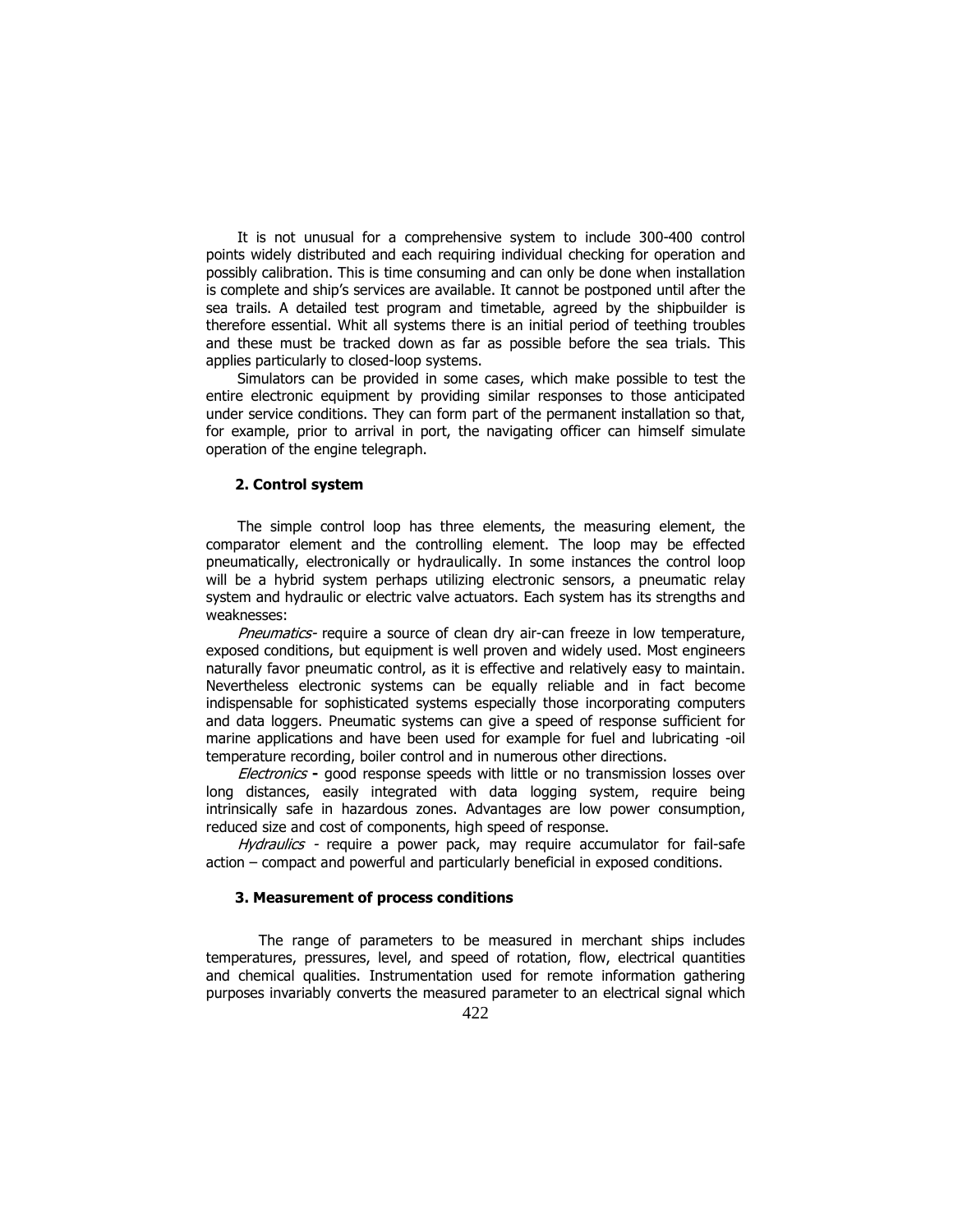may be used to indicate the measured value on a suitably calibrated scale, provide input information to a data logger or computer, initiate an alarm or provide a signal for process controller – fig. 1.



Figure 1. Torductor power meter

Where: 1Torque transducer, 2. Tacho-generator, 3. Multiplier 4. Integrator, N.- Total number of revolutions, T-Torque, P - Shaft horsepower n. - Rate of rotation, W.- Total power output

As stated earlier however the more favored means of providing process control information (as opposed to information display only) is to use a pneumatic system.

#### 4. Sensors

Sensors play an essential role in all systems for transmitting information to control and other remote positions. The quantities necessary to sense include counting, fluid flow, humidity, liquid levels, noise, position, pressure, salinity, smoke density, speed, strain, temperature, viscosity, torque, power, etc.

The type of sensor must take into account the relative importance of the effect of its presence on the quantity to be measured, together with the extraneous effects by or on the sensor. For example: it should not effect the quantity to be measured, e.g. flow metering, the effect of ambient and adjacent temperatures should be either known or be capable of elimination, speed of response in respect to rapid changes, independence from magnetic fields, humidity, barometric pressure, local heat, independence from variations of electrical supplies (e.g. frequency and voltage) or be provided with means for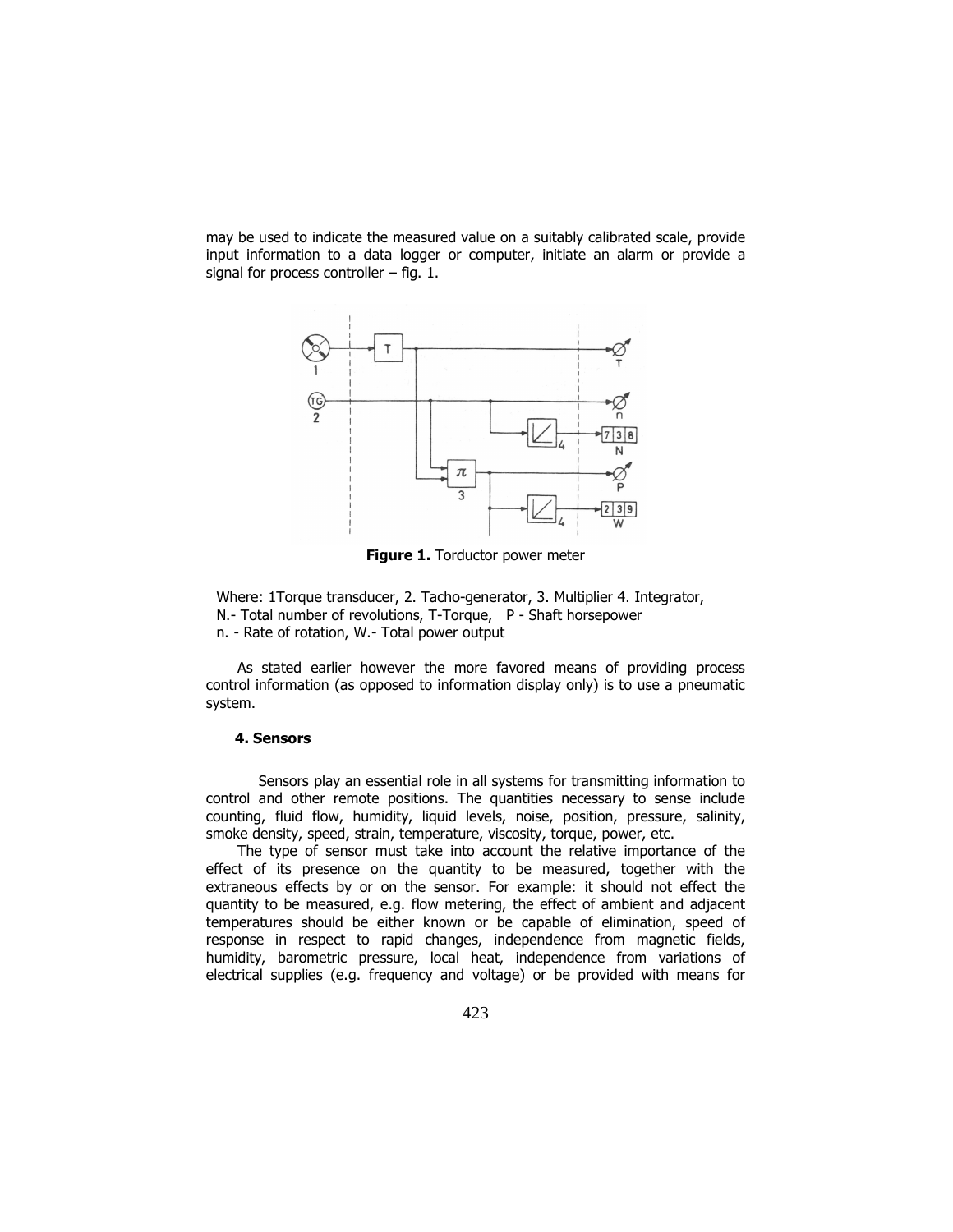compensating for variations, linearity, hysteresis, repeatability and zero-point drift are also important.

Sensors may be required to initiate mechanical operation, for example, such as the high forces required to operate cargo valves in tankers and for hatch closing and opening and as most sensors cannot provide the mechanical effort required this can be provided via transducers. The electrical or pneumatic signals obtained from them can in turn operate alarms, relays or instruments. Bourdon tubes, diaphragms and floats can provide sufficient power to operate instruments directly or can act as transducers.

### 5. Alarm systems and data loggers

The first step towards centralized control of marine machinery was simply to extend the conventional control and instrumentation facilities to a central control console, which was housed in a special control room. Consequently, the resulting consoles were very large and presented a great mass of information on gauges. In later installations and the wide spread use of microprocessors it became the practice to integrate the three basic instrumentation functions – alarm monitoring, display of data and recording – within one electronic system. Alarm scanning is the most important function performed by this type of equipment.

Scanning speeds vary between one and 400 channels per second for analogue parameters, and the accuracy of alarm comparison is generally within one per cent of the measurement range. An extremely complex machinery arrangement can be checked for mal function twice every second, and alarm thresholds can be set very close to normal operating conditions, so giving practically instantaneous response to potentially dangerous situations. The development of high –reliability alarmscanning systems is an important accompaniment to the increasing use of multiengines propulsion systems, higher b.m.e.p.'s and the growing practice of operating ships with unattended engine rooms.

Several types of equipment are employed in ships, and while the details of operation vary, the basic arrangements are similar. Such equipment may be regarded as comprising four sections; primary measurement, signal selection, signal processing and control of out-put units.

#### 6. Boiler control systems. Controls for generators

Automatic control of boilers and turbines is a much more complex problem than that of diesels and does not lend itself to any precise directions. Nevertheless it offers the greatest scope for efficiency and economy in both manpower and fuel consumption.

Dealing first with steam raising, the efficiency of modern complicated highefficiency steam and feed-water systems depends on the correct relationship and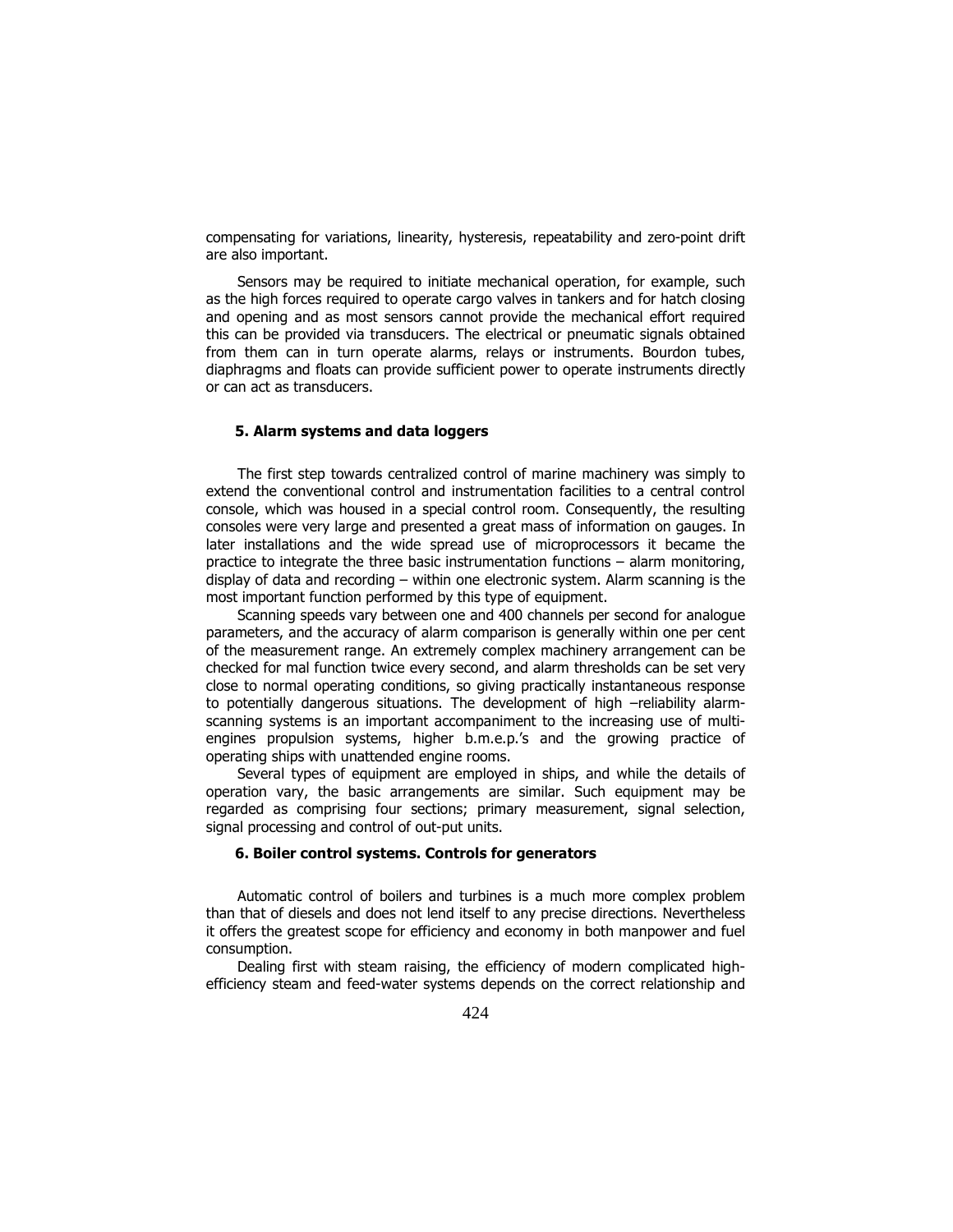operation of a large number of independent controls. They are all inter-related and each variation of main engine load, sea temperature, etc. requires a different combination of values and optimum efficiency is rarely achieved without some form of automatic control.

In unattended machinery installations it is necessary to provide certain control facilities for the electrical generating plant. These may vary from simple load sharing and automating starting of the emergency generator, to a fully comprehensive system in which generators are started and stopped in accordance with variations in load demand.

Medium speed propulsion plants normally use all diesels generating plant. Turbine ships obviously use some of the high quality steam generated in the main boilers in condensing or backpressure turbo generators, with a diesel generator for harbor use. The usual arrangement on large-bore diesel propulsion systems is a turbo generator employing steam generated in a waste-heat boiler, plus diesel generator for maneuvering, port duty, and periods of high electrical demand.

Diesel generators the extent of automation can range from simple fault protection with automatic shutdown for lubricating oil failure, to fully automatic operation. For the latter case the functions to be carried out are: Preparation for engine startingStarting and stopping engines according to load demand.Synchronization of incoming sets with supply., Circuit breaker closure, Load sharing between alternators., Maintenance of supply frequency and voltage, Engine/alternator fault protection.

Preferential tripping of non-essential loads and restoration when sufficient power becomes available.

It is necessary to provide fault protection for lubricating-oil and cooling services, and in a fully automatic system these fault signals can be employed to start a stand-by machine, place it on line, and stop the defective set.

# 7. Automation on tankers

Automation and computers play an indispensable part in tanker operation, particularly in the super-tankers now in service. It is of vital importance, for instance, to take account of stresses raised in the hull due to bending moments resulting from unequal buoyancy. These may arise from ballasting or from different grades of oil or may occur during loading/discharging.

It will be apparent that with modern tankers a large number of valves are involved which must all be operated in a logical sequence. Not only is this important from considerations of hull stress, but also when a mixed cargo of different grades is involved. For protection against incorrect operation some valves require sequence interlocking. Trim and list must also be controlled. There is obviously a fertile field for centralized control and for computer operation.

It is essential if containers are to locate accurately in guides in ship's holds that the ship stays on an even keel during loading. Careful control is also